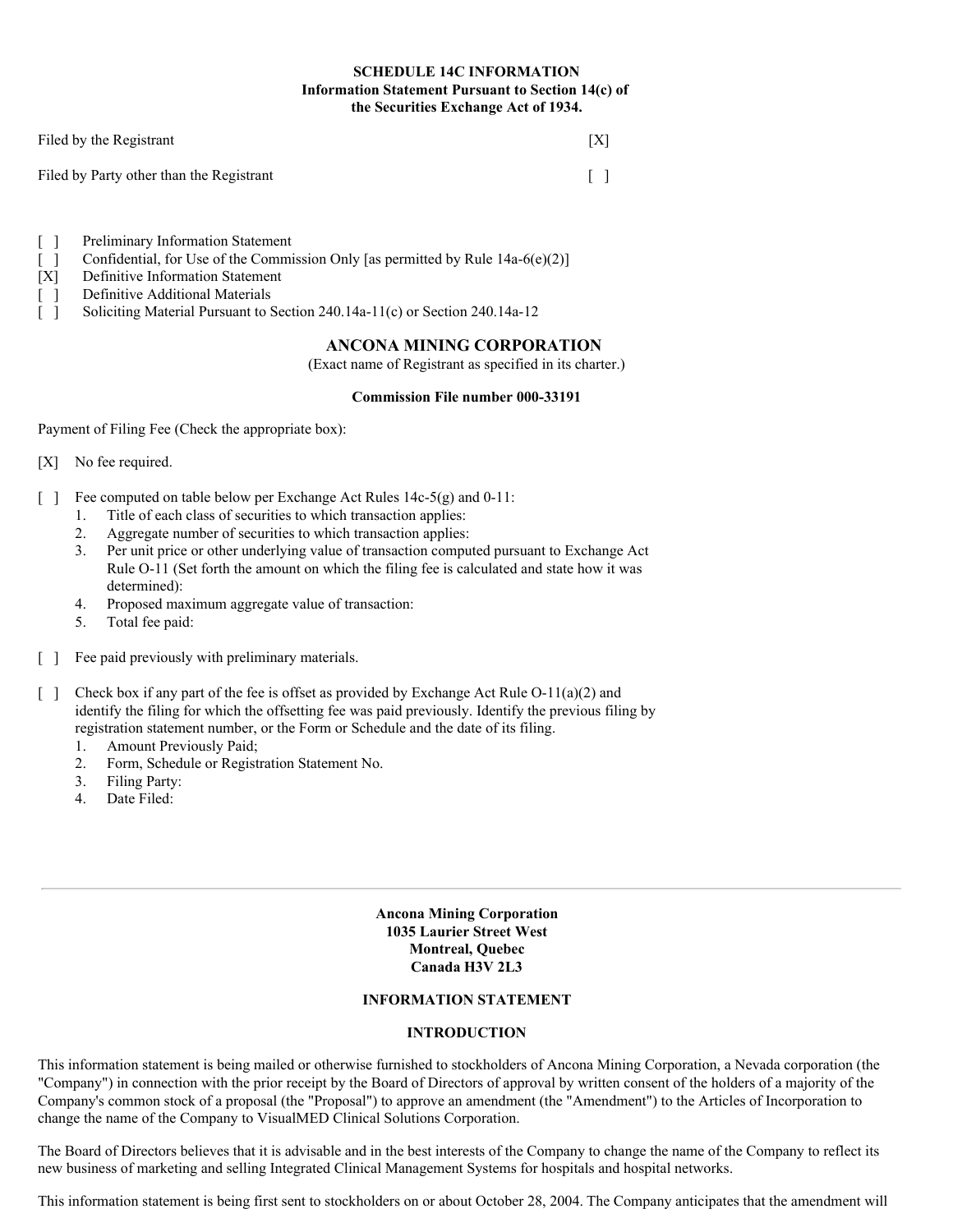## **WE ARE NOT ASKING YOU FOR A PROXY AND YOU ARE REQUESTED NOT TO SEND US A PROXY**

### **Vote Required**

The proposed amendment requires the approval of a majority of the outstanding shares of common stock. Each holder of common stock is entitled to one (1) vote for each share held. The record date for the purpose of determining the number of shares outstanding and for determining stockholders entitled to vote, is the close of business on October 15, 2004 (the "Record Date"), the day in which the Board of Directors of the Company adopted the resolution setting forth and recommending the Amendment to the Articles of Incorporation. As of the record date, the Company had Twenty-six Million Five Hundred Fifty-five Thousand (26,555,000) shares of common issued and outstanding. Holders of the shares have no preemptive rights. All outstanding shares are fully paid and nonassessable. The transfer agent for the common stock is Pacific Stock Transfer Company, 500 East Warm Springs, Suite 240, Las Vegas, Nevada 89119.

 $-2-$ 

#### **Meeting Not Required**

Nevada Revised Statutes 78.320(2) provides that any action required or permitted to be taken at a meeting of stockholders may be taken without a meeting if, before or after the action, a written consent thereto is signed by the stockholders holding at least a majority of the voting power.

#### **Furnishing Information**

This information statement is being furnished to all holders of common stock of the Company. The Form 10-KSB for the Company and Form SC 14F1 containing the information required by Section 14(f) of the Securities Exchange Act of 1934 and regulation 14f-1 promulgated thereunder may be viewed on the Securities and Exchange Commission web site at www.sec.gov in the Edgar Archives and are incorporated herein by reference. The Company is presently current in the filing of all reports required to be filed by it.

#### **Dissenters Rights of Appraisal**

There are no dissenter's rights of appraisal applicable this action to change the name of the Company.

#### **Proposals by Security holders**

No security holders entitled to vote has transmitted any proposals to be acted upon by the Company.

#### **Security Ownership of Certain Beneficial Owner and Management**

The following sets forth as of October 15, 2004 persons owning more than 5% of the common stock of the Company:

| <b>Title of Class</b> | Name and Address of                                                                                                   | <b>Amount and nature</b> | Percent of |
|-----------------------|-----------------------------------------------------------------------------------------------------------------------|--------------------------|------------|
|                       | <b>Beneficial Owner</b>                                                                                               | of Ownership[1]          | class      |
| Common Stock          | VisualMed Clinical Systems<br>Corporation ("VCSC")<br>391, Laurier West<br>Montreal, Ouebec, Canada<br><b>H2W 2K3</b> | 21,244,000<br>Direct     | 80.00%     |

VCSC is a publicly traded company whose shares are traded on the Pink Sheets under the symbol VSMD. The 21,244,000 shares of common stock will be restricted securities, as defined in Rule 144 of the Rules and Regulations of the SEC promulgated under the Securities Act. Under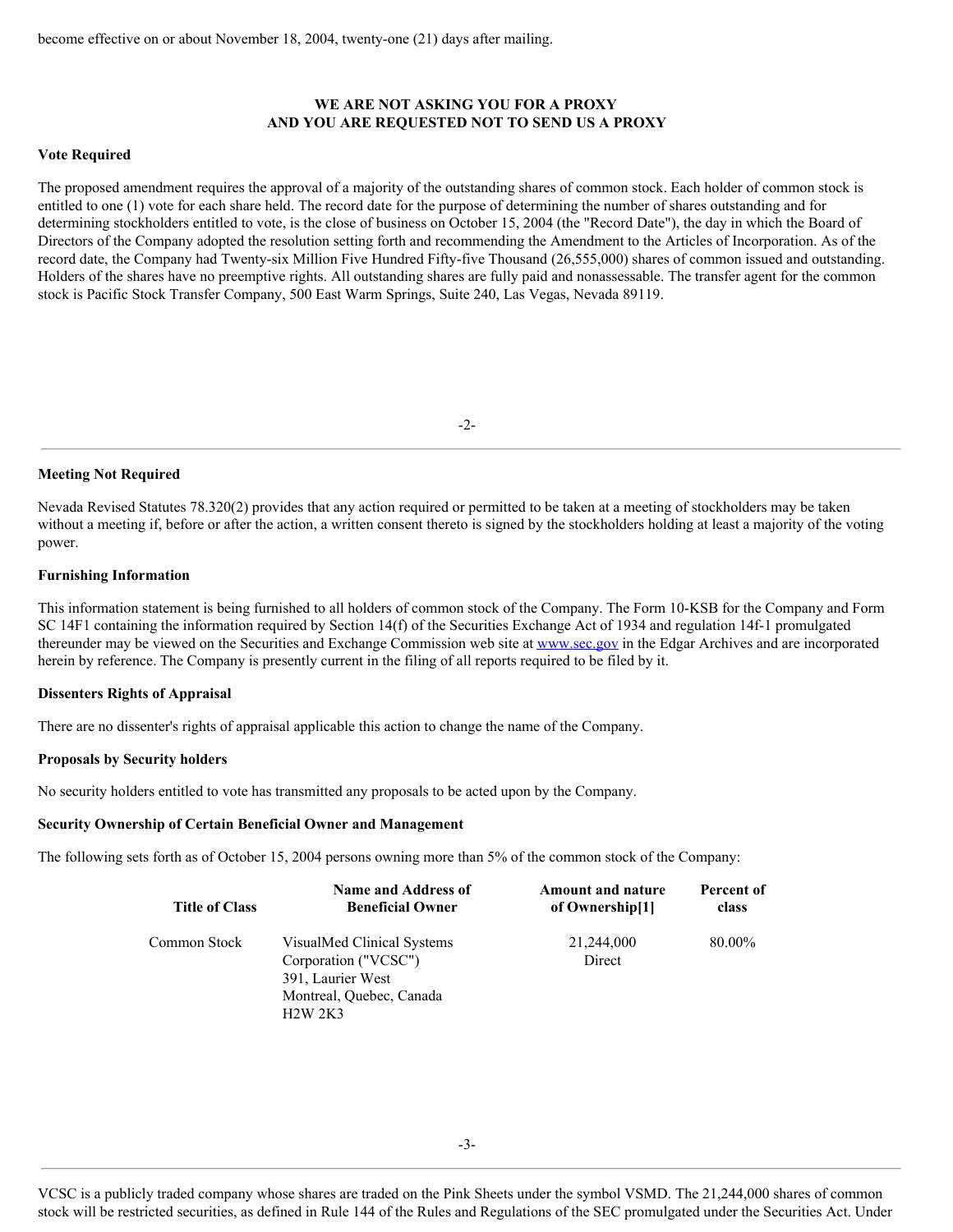Rule 144, the shares can be publicly sold, subject to volume restrictions and restrictions on the manner of sale, commencing one year after their acquisition. Rule 144 provides that a person may not sell more than 1% of the total outstanding shares in any three month period and the sales must be sold either in a brokers' transaction or in a transaction directly with a market maker.

The following sets forth as of October 15, 2004, all shares of common stock owned by all directors and nominees, each executive officer, and directors and executive officers as a group.

| <b>Title of Class</b>                                           | Name of<br><b>Beneficial Owner</b> | <b>Position with Company</b>                                                                          | <b>Amount</b> and<br><b>Nature of</b><br>Ownership | Percent of<br><b>Class</b> |
|-----------------------------------------------------------------|------------------------------------|-------------------------------------------------------------------------------------------------------|----------------------------------------------------|----------------------------|
| Common Stock                                                    | Hugh Grenfal, Jr.                  | President, Principal Executive<br>Officer, Treasurer, Principal<br>Financial Officer, and<br>Director | $-0-$                                              | $0.00\%$                   |
| Common Stock                                                    | Sergei Stetsenko                   | Secretary and Director                                                                                | $-0-$                                              | $0.00\%$                   |
| Common Stock                                                    | Gerard Dab                         | Chairman, Chief Executive<br>Officer, Secretary and<br>Director<br>Nominee                            | $-0-$                                              | $0.00\%$                   |
| Common Stock                                                    | Art Gelston M.D.                   | President, Chief Science<br>Officer<br>and Director Nominee                                           | $-0-$                                              | $0.00\%$                   |
| Common Stock                                                    | Philippe Panzini                   | Director Nominee                                                                                      | $-0-$                                              | $0.00\%$                   |
| Common Stock                                                    | Louis J. Lombardo                  | Director Nominee                                                                                      | $-()$ -                                            | $0.00\%$                   |
| Common Stock                                                    | Philippe Rainville                 | Treasurer, Principal Financial<br>Officer, Principal Accounting<br>Officer Nominee                    | $-0-$                                              | $0.00\%$                   |
| Common Stock                                                    | Jayne H. Kirby                     | VP Finance Nominee                                                                                    | $-0-$                                              | 0,00%                      |
| Common Stock                                                    | <b>Barry Scharf</b>                | VP Operations Nominee                                                                                 | $-()$ -                                            | $0.00\%$                   |
| Common Stock                                                    | Michel Maksud                      | VP Technology Nominee                                                                                 | $-0-$                                              | $0.00\%$                   |
| All current officers<br>and directors as a<br>group (2 persons) |                                    |                                                                                                       | $-0-$                                              | $0.00\%$                   |

-4-

# **PROPOSAL TO CHANGE THE NAME OF THE COMPANY**

The Board of Directors has determined that it would be in the best interest of the Company to change the name of the Company from Ancona Mining Corporation to VisualMED Clinical Solutions Corporation to reflect its change in business from mining exploration to that of marketing and selling Integrated Clinical Management.

### **Reasons for the Proposal**

After completing its public offering and listing its common stock for trading on the Bulletin Board operated by the National Association of Securities Dealers, Inc., the Company engaged in mining exploration without success.

Thereafter, Hugh Grenfal, Jr. and Sergei Stetsenko, controlling shareholders of the Company, were approached, through third parties who were interested in acquiring control of a public company for the purpose of transferring certain assests thereto. Messrs. Grenfal and Stetsenko received \$50,000 for all of their shares of common stock which totaled 25,000,000 shares and transferred their shares to Capex Investments Limited. The transfer of shares took place on September 23, 2004.